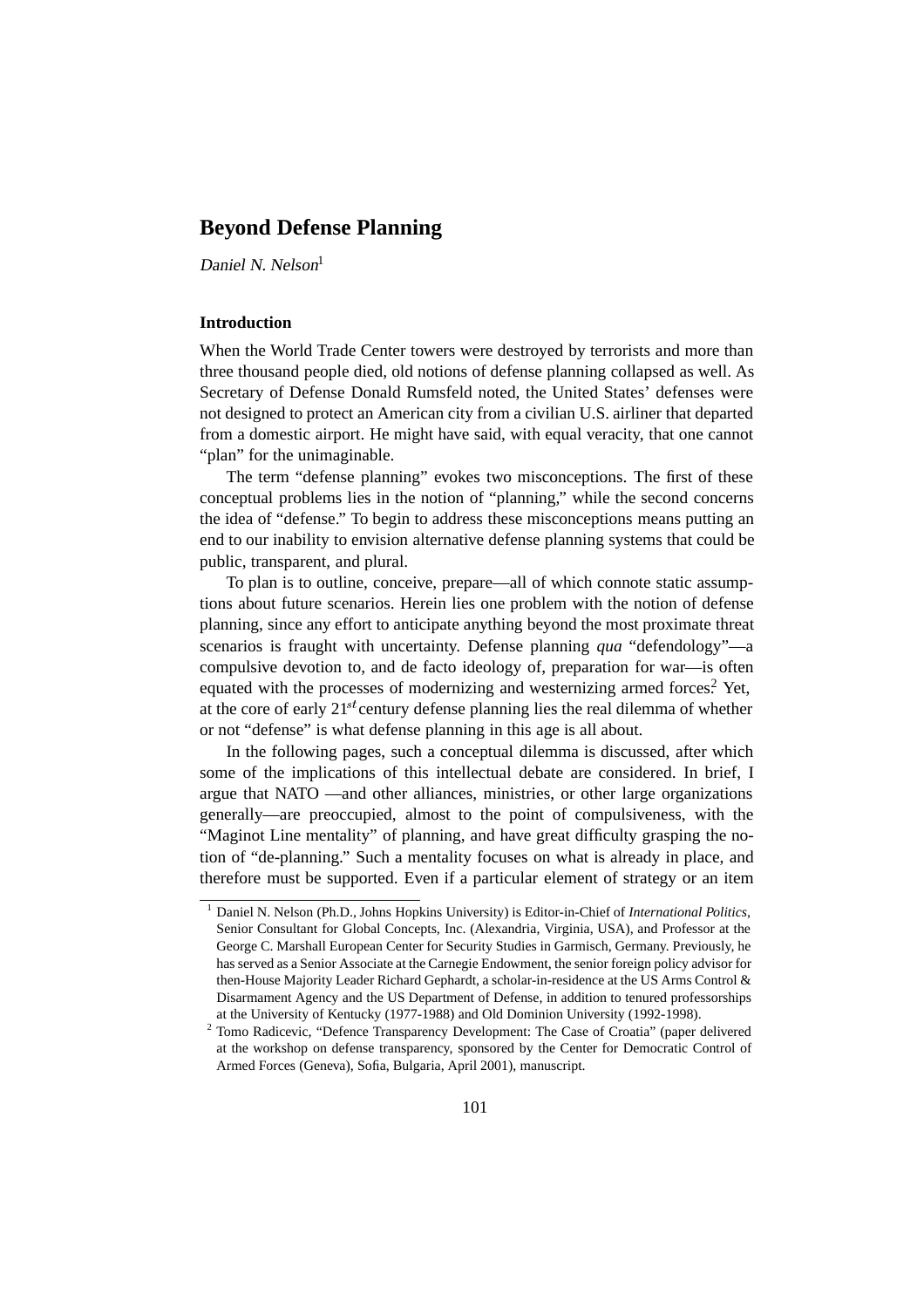in the inventory does not work, it is maintained. This planning fails to recognize that what is not needed or does not work ought not be implemented or maintained. Fixated on documentary products (often produced for external audiences or their own political constituencies), armed forces, defense ministries, and other parts of national security structures grind out "planning" treatises that repeat the same messages, and that often go unread.

The most important question to be asked is: Are we now in need of "defense" planning? In the discussion below, I suggest that we now require something quite different and substantially divorced from the idea of defense. Defense is primarily military in nature, with armed forces constituting the primary means to deter enemies and defeat them in combat if conflict ensues. In cases where enemies are not precisely defined, live among their victims, and intertwine "them" with "us," against whom is defense planning directed? If a state, a government, or a citizenry perceives the greatest threat to be from terrorist cells, crime, corruption, drugs, infectious diseases, or other amorphous perils, what are the effective weapons? Where is the frontline? Who are the troops?

#### **Planning for What?**

Within Western paradigms, and certainly those of NATO and the United States, defense planning follows broad and far-reaching strategic assessments that define national interests and the potential threats to those interests. Typically, these are labeled as the "security strategy of the \_\_\_\_ republic" and "defense doctrine of the

republic."<sup>4</sup> Only after such long-term and wide-ranging analyses do the nuts and bolts of defense planning follow, detailing the kinds of forces and equipment needed to ensure that threats are countered and interests protected. Such efforts can be, and often are, prepared within national security structures, for internal use only, meant to inform legislators and executive authorities of Ministry of Defense and General Staff assessments of needs.

In the milieu of transitional systems, where socioeconomic and political environments are being remade at the same time that a country's leaders must find new bases for security,<sup>5</sup> defense planning must be accompanied or preceded by reforms of the armed forces and defense ministry. "Concepts for the reform of the

MoD" or "Development of the Army to the Year 20XX" have been characteristic labels for such documents in post-communist Central and Southeastern Europe.<sup>6</sup>

<sup>&</sup>lt;sup>3</sup> The European Commission's Eurobarometer has tracked such concerns during the last decade.

<sup>4</sup> For example, these were the terms used in the Slovak case. See Ivo Samson, "Slovakia," in *Central/East European Security Yearbook*, *ed. Daniel N. Nelson* (Washington, D.C.: Brassey's, 2001).

<sup>&</sup>lt;sup>5</sup> Regarding the challenges and implicit conflicts of such a triple transition, see Daniel N. Nelson, "Democracy, Market, Security," *Survival* 35:2 (Summer 1993): 156-171.

<sup>6</sup> Again, drawn from the Slovak case. See Samson, *op. cit*.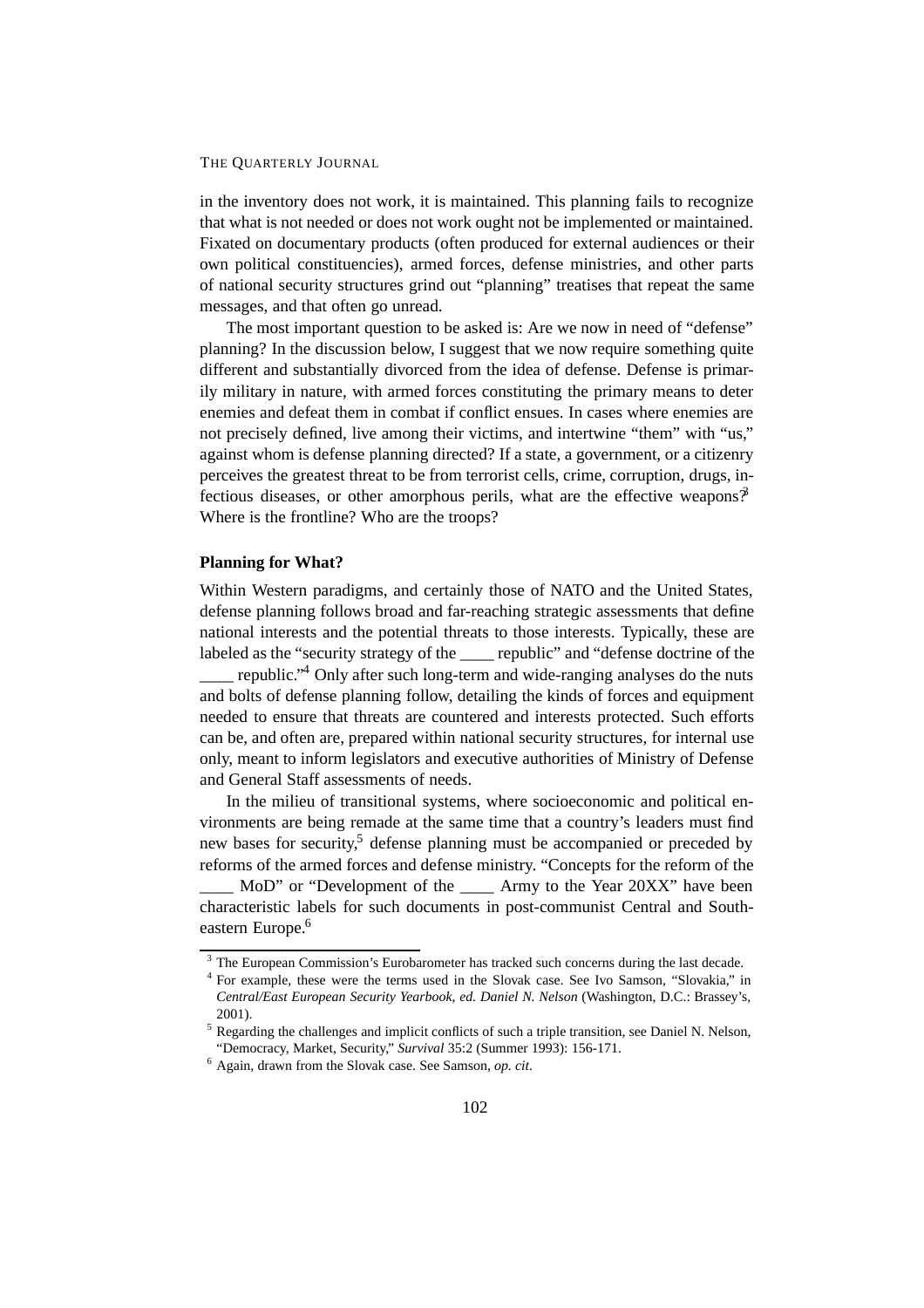Defense planning is thus the stage of national security thinking that matches means to ends, and that addresses the goals of effecting policy, not the formation of policy itself. Defense planners, presumably, think far less about strategic wisdom or reasoned policy, and far more about organizational and managerial deficiencies that might impede implementation. Ideally, they aim to "plan smart, manage smart, and buy smart."<sup>7</sup> Defense planning is supposed to be, more than anything else, the organization and management of the military side of national security.<sup>8</sup>

But, insofar as defense planners plan, for what are they planning? Their vision is preordained by interests and threats defined and pronounced by higher levels. Told to plan for certain conflicts or dangers, they do so. In logical syllogisms if..., then—defense planners consider how to ensure necessary capacities to balance threats, organizing and managing human and material resources given certain strategic aims and policy goals.

This logic, however, confines defense planning to: 1) narrow assumptions about future scenarios, 2) limited resource parameters, and 3) pre-ordained, static thinking. Charged with responsibility for readiness, defense planning takes on the character of preparing for the anticipated, likely, and expected. Inevitably, planning becomes managerial, with little attention given to the least expected or most unlikely scenario. Policymakers typically do not ask for a blueprint for what they do not expect. One of the clearest statements of this desideratum (even demand) of top policymakers was once made to the author by a leading official of the Clinton Administration:

"... don't waste my time or yours by giving me recommendations for what is a 10 percent probability. What is 50 percent or more probable—that's what interests me. Prepare me for what I'm most likely to see, or second-most likely to confront *tomorrow* based on what happened today or yesterday.<sup>'9</sup>

Yet, events having the character of crises invariably are tense and dangerous because they combine the high potential for violence with severe time constraints and substantial uncertainty. Further, crises generated by least-likely scenarios are those that are most costly to confront.

It is in the nature of planning, in other words, to pursue strategic interests or meet policy demands with top-down, off-the-shelf plug-ins—standardized but adapted capacities—rather than to seek profoundly innovative answers based on

<sup>7</sup> These are the three key defense planning tasks as noted by Dr. Gordon Adams, George Washington University, in remarks delivered at the George C. Marshall Center, Garmisch, Germany on April 30, 2001.

<sup>&</sup>lt;sup>8</sup> An example of such organizational and managerial emphasis in defense planning is Ashton B. Carter and John P. White, *Keeping the Edge: Managing Defense for the Future* (Stanford, CA: The Preventive Defense Project, Stanford University, 2000).

<sup>9</sup> Comment to author by senior Clinton Administration Department of Defense official, 1999.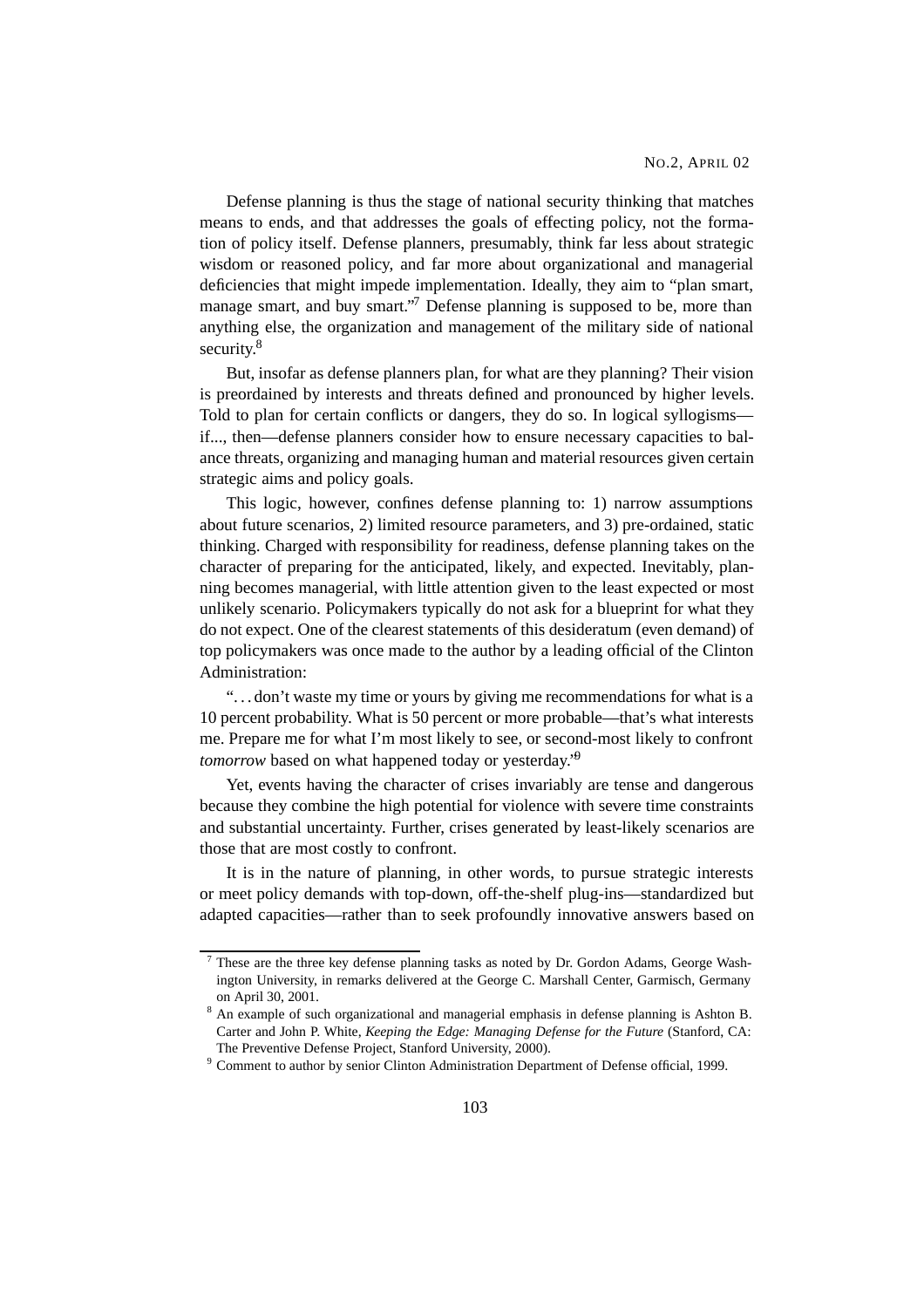entrepreneurial and de-centralized initiatives.<sup>10</sup> Innovations and initiatives, which can be encouraged, but can not be produced on demand, are not scripted by planners.

For long-established political systems with more or less democratic credentials and ample wealth, these traits of defense planning may be troublesome and wasteful, but not debilitating. Where a triangular transition has been undertaken simultaneously—to democracy, free markets, and security—defenseplanning myopia can hurt badly. In smaller, poorer states new to democracy, one error in every 2000 decisions made in anticipating national security needs can, ten years later, leave a bankrupt treasury, a vulnerable country, and a civil-military chasm.

To make planning less rigid—to assume less, lock in fewer human or material resources over the long run, and to leave more alternative paths open—may be the nucleus of the process of *defense de-planning*. In other words, to plan less, not more, may be required of ministries and armed forces in order to avoid the "tyranny" of the plan. Instead of planning until one drops, a better mantra might be "less is more."

The phenomenon of planning too much can be seen when decisions about force levels, procurement, or training (three principal arenas of traditional defense planning) are derived from over-determined empirical models or from templates, software, or lobbyists imported from elsewhere. Large, long-term resource commitments can become defense-planning nightmares that deter or supplant ideas indeed, obstacles that constitute the antithesis of thinking.

Sometimes, these over-the-horizon plans are determined by ideology or by raw local economic interests. In the current United States inventory (or soon to be procured), there are, among others, almost one hundred B-1 bombers that do nothing, an enormously expensive V-22 "Osprey" tilt-rotor assault aircraft that has killed many Marines in accidents, and mechanized artillery that are too heavy to be deployed in most zones of potential conflict. The reasons for such blunders lie not with simplistic economic determinism but rather with a planning system locked in cement.

Among the many examples one can cite of this long-term planning excess is Slovakia's decision during the Meciar government to purchase 72 L-159 subsonic jet attack aircraft, a number that is certainly twice Slovakia's reasonable requirement, and a purchase that locks Bratislava into egregious costs that will debilitate all other modernization and training goals.<sup>11</sup> Deferring decisions, and understanding that premature "plans" have the consistency and characteristics of

<sup>&</sup>lt;sup>10</sup> A good example of this standardization was the Croatian Ministry of Defense report, drawn from an analysis of defense white papers in the late 1990s, finding eighteen common themes among such studies, even to the point of repeating the same wording. See *Defense Transparency: Defense White Paper* (Rakije: DEFIMI, 2000) as cited in Radicevic, *op. cit*.

<sup>&</sup>lt;sup>11</sup> Author's discussions with Slovak Defense Ministry officials, Bratislava, March 2001.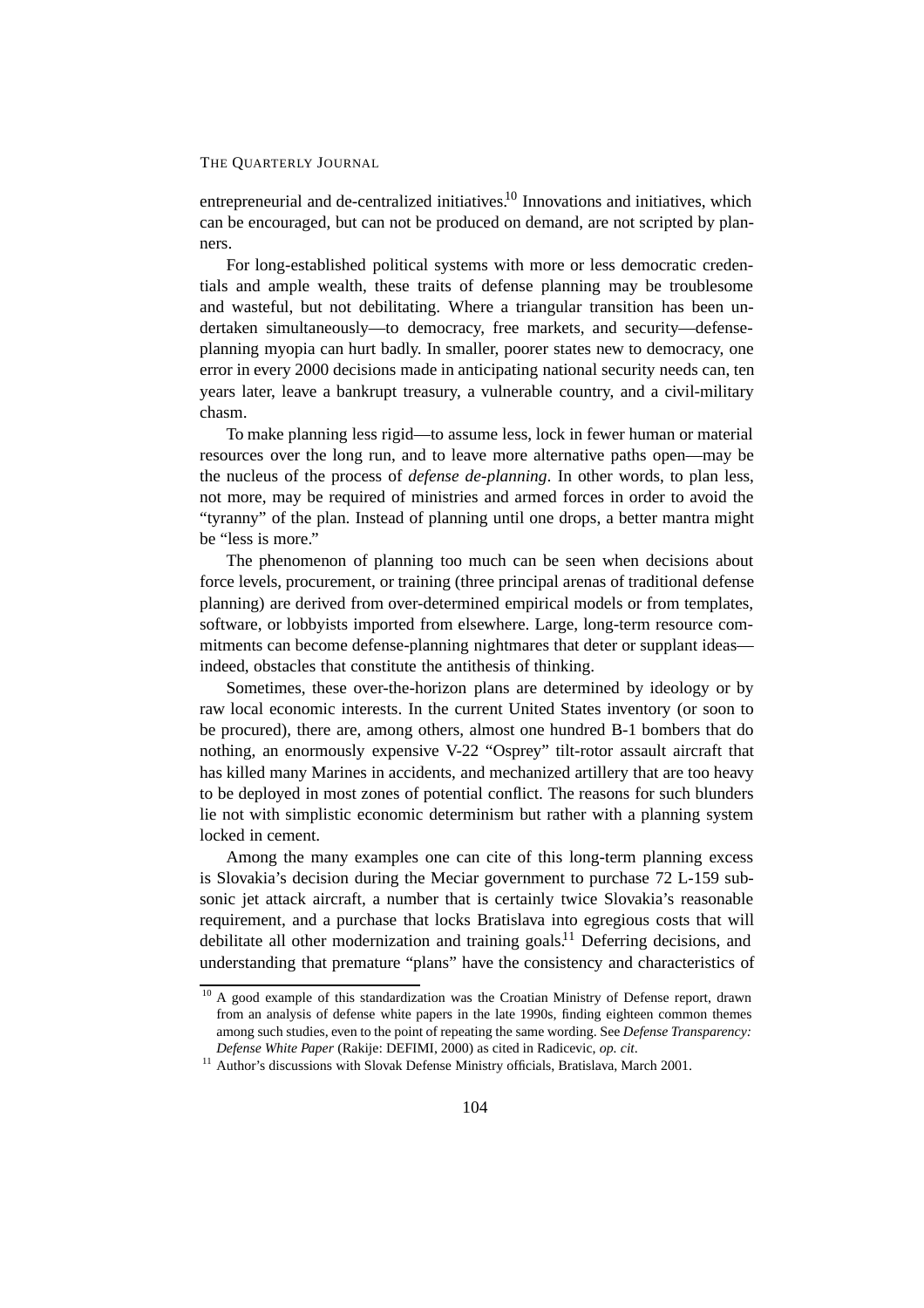quicksand, would have been wiser. Romania's aircraft decision, largely one of upgrading MIG-21s and a few MIG-29s until the country has a decade of additional perspective, and perhaps more money, exhibits the ability to step back from that kind of long-term planning, when to fail to do so might lock very costly errors into place.12

Accepting imprecision, expecting the unexpected, and demanding that solutions to tomorrow's crises be derived less from a script or blueprint than from a sense of innovative capability and decentralized responsibility, are all essential to de-planning. To plan less does not mean to minimize preparation; pre-positioning equipment, simulation exercises, field training, and similar measures can continue. Pre-positioning tanks does not preordain their use. Simulations and games do not require that we memorize moves. Rather than a rote if-then logic of defense planning, the tools of national security should be maintained with maximum decentralization and flexibility; resources need, first and foremost, to be assembled in light of a crisis and its unique character.

Such de-planning has implications for personnel, equipment, and training. Implicit trade-offs become immediately evident, as leading security policy decisionmakers grapple with choices between obtaining necessary numbers and quality of people, buying hardware, and sustaining operations. Usually, all of these cannot be done equally well. Particularly in smaller, poorer countries, it may be that *none* of these tasks can be done well. Choices may be limited to creating national security policies that avoid the worst damage, or minimize harm.

Still, armed forces that eschew planning for conflict against specific opponents in rigid scenarios must broaden their training of personnel, and create units that are smaller (battalions, companies, or smaller detachments) to be assembled into larger organizations as needs require. Multi-purpose weapons and equipment, cross-training, "jointness," and other concepts are essential to such flexibility. These innovations have been discussed for years in many defense ministries (including the United States), and still require budgeting and procurement expertise. Rather than being more expensive, these concepts are likely to produce economies of scale and long-term savings.13 If applied by countries with limited resources, such principles will quickly highlight the dangers of over-planning by large, entrenched defense bureaucracies, for whom planning is another name for the sinecures many career officers and bureaucrats enjoy.

<sup>12</sup> Thomas Szayna comments favorably on this Romanian decision in his report, *NATO Enlargement 2000-2015* (Santa Monica, CA: RAND Corporation, 2001). Further, in conversations with the author, senior NATO officials engaged with MAP countries have noted that the Romanian action, made by the previous government (1996-2000), reflected financial realities and the need to defer decisions until all options are clear.

<sup>&</sup>lt;sup>13</sup> Personal communication to author by Dr. Gordon Adams, former deputy director (1993-1998), Office of Management and Budget, Office of the President. Adams is now director of the National Security Program in the Elliot School at George Washington University, Washington, D.C.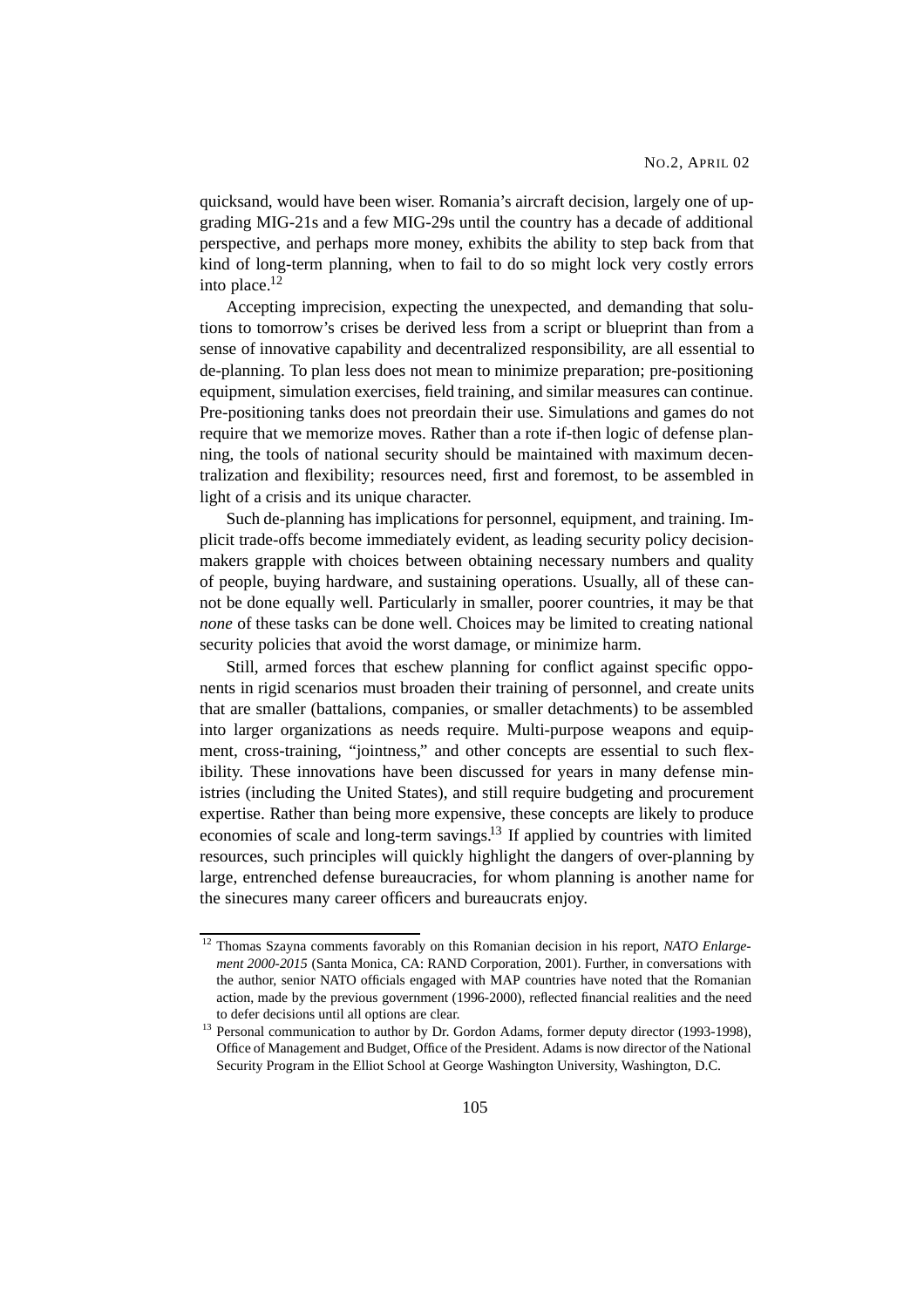#### **Defense Against Whom?**

Decoupling our thinking about defense planning from excess and inflexibility is only half the battle. The very notion of defense carries with it the implication of threat from someone or something else. Even when any potential threat seems remote, the use military force is explained and rationalized to democratic citizens as an act of defense, defending principles if not territory.<sup>14</sup>

The "other" from whom we seek protection via our own capacities or those of allies is, however, becoming increasingly difficult to distinguish from "us."

Moreover, as peril becomes more diffuse, and organized armed force seems less potent against such threats, the use of multilateral, unconventional, nonmilitary responses are beginning to unravel national defense planning. Planning within states or among states (in alliances) is being complicated and confounded by the emergence of supra-national and sub-national authorities that use resources and assets. For example, the European Union resolved, in 2000, to create a rapid reaction force of 60,000 personnel. Whatever the ultimate success of such an endeavor, the personnel and equipment of this force are to be "shared" with NATO.

Furthermore, increases in the size and frequency of humanitarian interventions or peacekeeping deployments require adjustments in the standard norms of defense planning, whether in terms of manpower, equipment, funding, or training. Such events are, by their very nature, unpredictable in the long term. To the extent that such commitments can be planned, planners must join with humanitarian NGOs and international bureaucracies (at the UN Secretariat, at OSCE, etc.) to consider all aspects of deploying erstwhile "national" equities in such crises. Defense planning, in other words, is becoming denationalized and far more plural.

In the literature of critical security studies, vigorous discussion has been devoted to the "discourse" of security, and the incessant "securitization" of topics that might otherwise be seen from a different perspective.15 Most discussions of defense planning begin with a survey of the security environment, go on to talk about the recent transformation of multilateral organizations or bilateral relations, and then look at individual countries' capacities to find or obtain security via those organizations.16 The broad strategic assessment flows, almost automatically, towards the assumption that we require "defense," and that certain institutions provide capacities for that defense. Defense equals security. More insecurity requires more defense.

<sup>&</sup>lt;sup>14</sup> An analytical treatment of such themes within leaders' speeches (Bill Clinton and Tony Blair) as they sought to convince their citizens that military action against Serbia was justified and warranted because of Kosovo is Paul Chilton, "Justifying the War," in *At War With Words*, eds. Mirjana Dedaic and Daniel N. Nelson (Berlin: Mouton de Gruyter, forthcoming 2002).

<sup>&</sup>lt;sup>15</sup> There are countless volumes and articles in this literature. Their general flavor is suggested by Ronnie Lipshutz, ed. *Critical Security Studies* (Boulder: Roman & Littlefield, 1996).

<sup>&</sup>lt;sup>16</sup> Quite understandably, given RAND's U.S. Air Force clients, Thomas Szayna follows this formula in his thorough report, *op.cit.*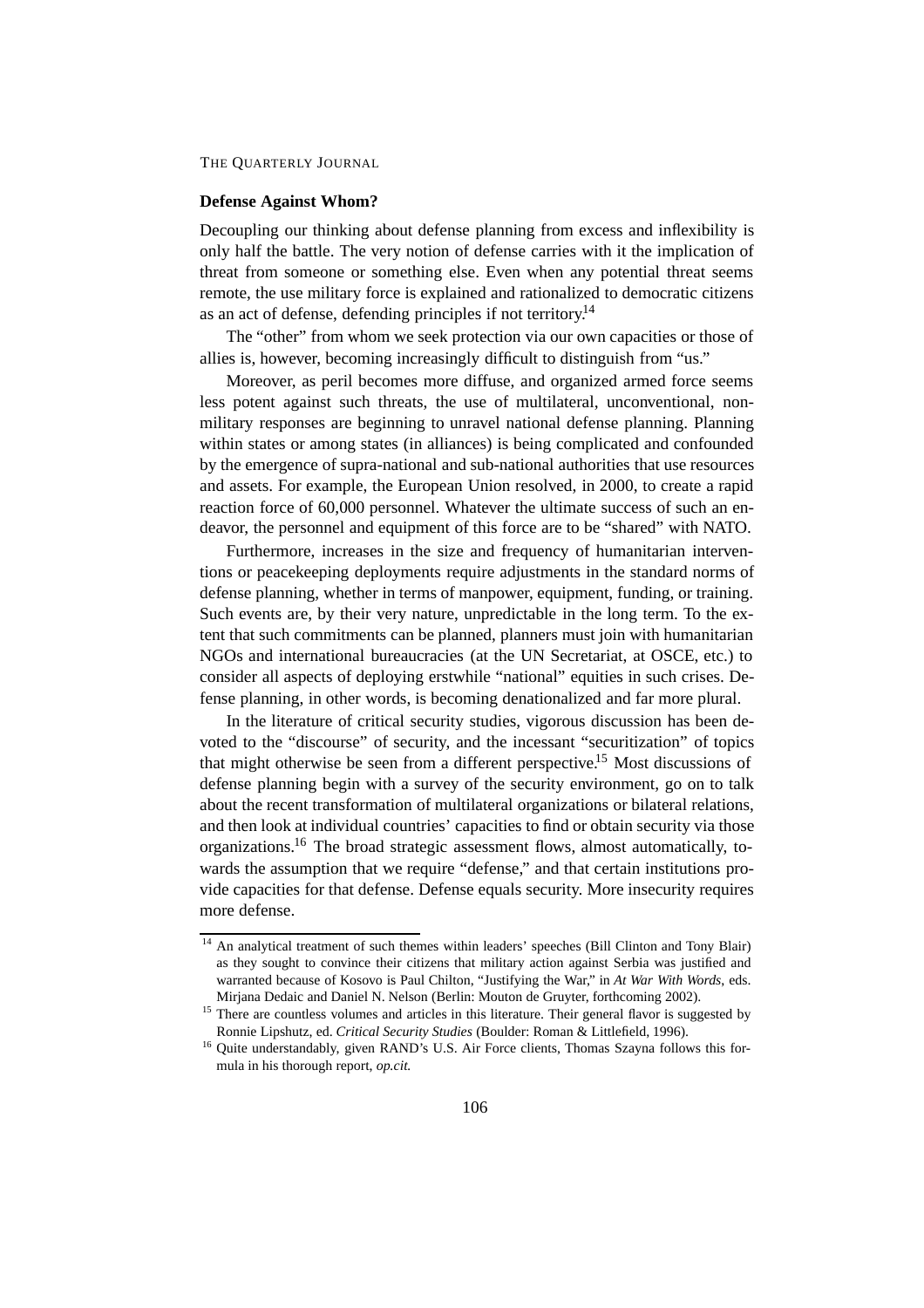The neologism "defendology" embodies such a formula. Ever on the watch for more threats, defendologists (?) study insecurity, beginning with the assumption that defense is the paramount role of the state. Finding (or creating) and defining threats, the response to which is the creation of heightened state-organized capacities *qua* military and intelligence assets, are the leitmotif of defendology.

This equation, however, ignores at great peril an alternative view: that security is not merely capacity-driven (by having better armies, bigger alliances, growth economies), but is rather and increasingly a function of *a dynamic balance between threats and capacities.*<sup>17</sup> Under this view, threat-abatement thus becomes a critical partner of capacity-enhancement; both must be manipulated and utilized to ensure such a balance.

Defense planning may preordain a capacity-driven understanding of security, denying to a country and its population many productive (and cheaper) paths to stability, peace, prosperity, and other desiderata.

*Security-planning*, a broader concept, embodies fewer of the implications of 'other'-directed defense derived from the push to enhance capacities. To plan for security is to consider, more broadly, how the dynamic balance between threats and capacities can be maintained, and to create a robust policy designed to abate threats. De-nationalized security planning, indeed, stresses international collective cooperation.

#### **Open, Limited, or Closed? A National Security Planning Continuum**

Three characteristics or traits differentiate between internal security planning systems. First, the *locus of decision-making* regarding national security planning may vary from highly public to decisively non-public and dominated by a party or clique. In the former, questions regarding armed forces personnel, their armaments, and training are all posed, aired, and debated in public forums. Positions of decision-makers are evident and defined, and both domestic and international publics can know about decisions taken and policies made by a country's institutions regarding defense.

The *degree of accountability,* or the level of scrutiny of the process by which such decisions are arrived at, is a second way in which security planning can vary. Legislative oversight, media investigation, non-governmental organization examination, and scholarly study are all essential aspects of transparency, which is an essential trait of open security planning.

Third, and perhaps most deeply, who decides and *who has policy input* varies greatly. A broad representation of various socioeconomic and political groups and interests indicates a plural security-planning environment, while a closed system

<sup>&</sup>lt;sup>17</sup> For developments and iterations of these ideas, consult Daniel N. Nelson, "Security In A Post-Hegemonic World," *Journal of Peace Research* 22:3 (September 1991): 333-345. Also see Daniel N. Nelson, "Great Powers, Global Insecurity," in *Global Security: Challenges for the 21*st *Century*, eds. Michael Klare and Jogesh Chandrani (New York: Basic Books, 2000).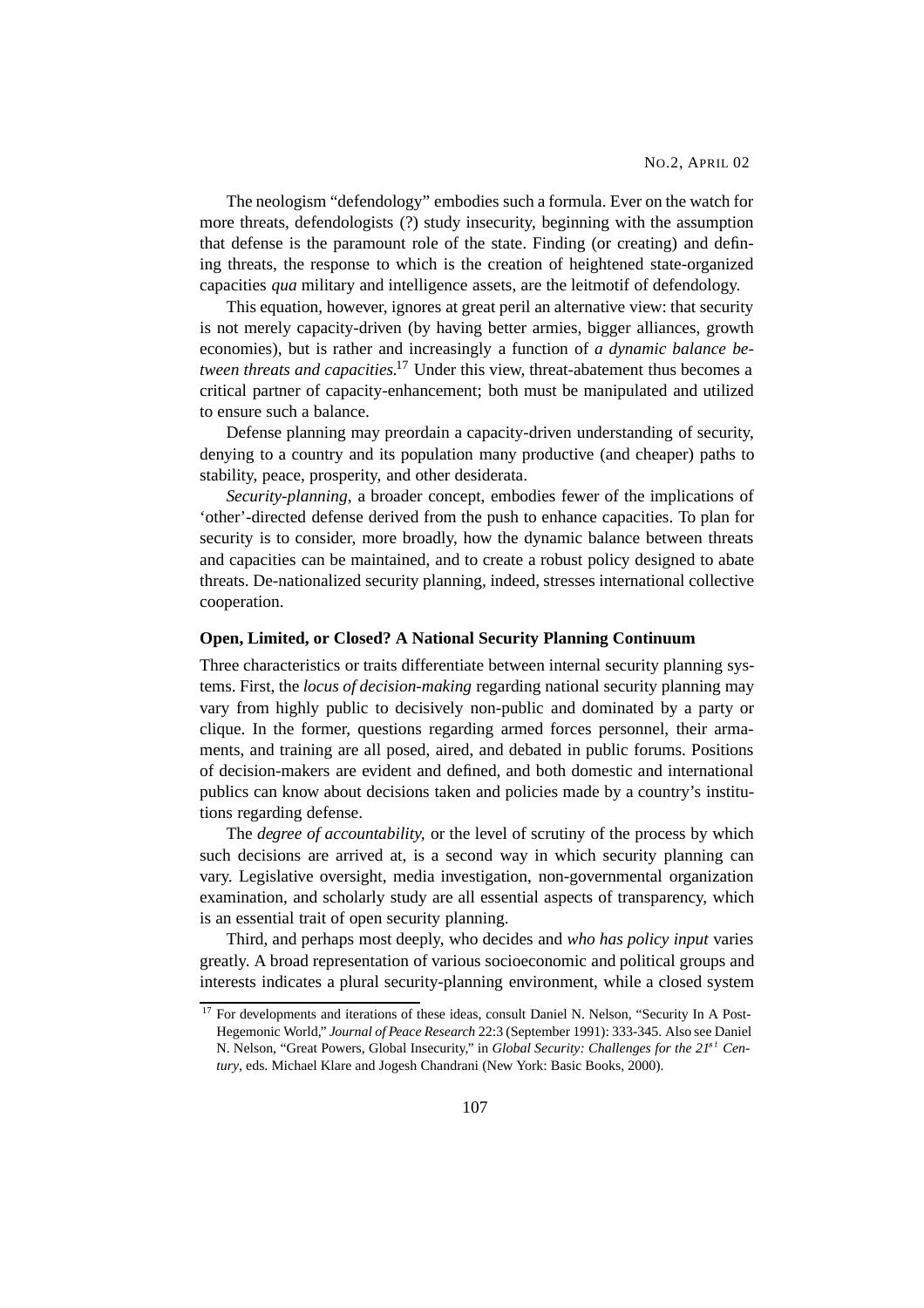would accept only inputs via one channel without broad representation. (See Table below)

| <b>Characteristics</b> | <b>Security</b><br><b>Open</b> | Semi-Open Se-   | <b>Closed Security</b> |
|------------------------|--------------------------------|-----------------|------------------------|
|                        | <b>Planning</b>                | curity Planning | <b>Planning</b>        |
| <b>Decision locus</b>  | Public                         | <b>State</b>    | Party                  |
| <b>Accountability</b>  | Transparent                    | Translucent     | Opaque                 |
| <b>Scrutiny</b>        |                                |                 |                        |
| <b>Representation</b>  | Plural                         | Selected        | Unitary                |
| Inputs                 |                                |                 |                        |

*Type of Security Planning Systems*

### **Transparency**

In developing a security-planning apparatus, transparency is a "must have.'<sup>18</sup> To see into and through deliberations that eventuate in resource allocation for armed forces and all security structures is essential, for nascent democracies and for longin-the-tooth democracies alike. One does not need to see everything in order for transparency to exist. Yet, to the degree that specific programs or activities on which human and financial resources are being spent are concealed, the normative bases of democracy are violated, and the pragmatic needs of security planners (to know and have their constituencies know what they are doing and why) are ignored.

Transparency does not imply simply announcing and broadcasting everything. Rather, to be transparent suggests procedural visibility and clarity, both facilitated by media investigations, parliamentary oversight, and academic scrutiny. Absent this public portrait of security planning, the process quickly reverts to byzantine rites and holy writ. The frequent involvement of national secrets militates against transparency, and it is often thought that the de-planning emphasis noted above will endanger sources and processes essential to "national technical means."

*Translucent systems* offer glimpses and outlines, but never details. *Opaque systems* hide most of the national security planning process. There are many points on this spectrum, and these three points only illustrate a much larger phenomenon whereby open, limited, and closed security-planning systems are differentiated from each other in part by their degree of accountability and "penetration." Every system that seeks to conceal activities, maintain "black" programs, and hide true intentions winds up with its Iran-Contra scandal, ministerial resignations for shady transactions, or massive investigations.

To ensure transparency requires proactive measures to provide and reveal information to the press, to discover errors, mistakes, and malfeasance from within,

<sup>&</sup>lt;sup>18</sup> Dr. Gordon Adams, Lecture presented to the George C. Marshall Center, April 30, 2001.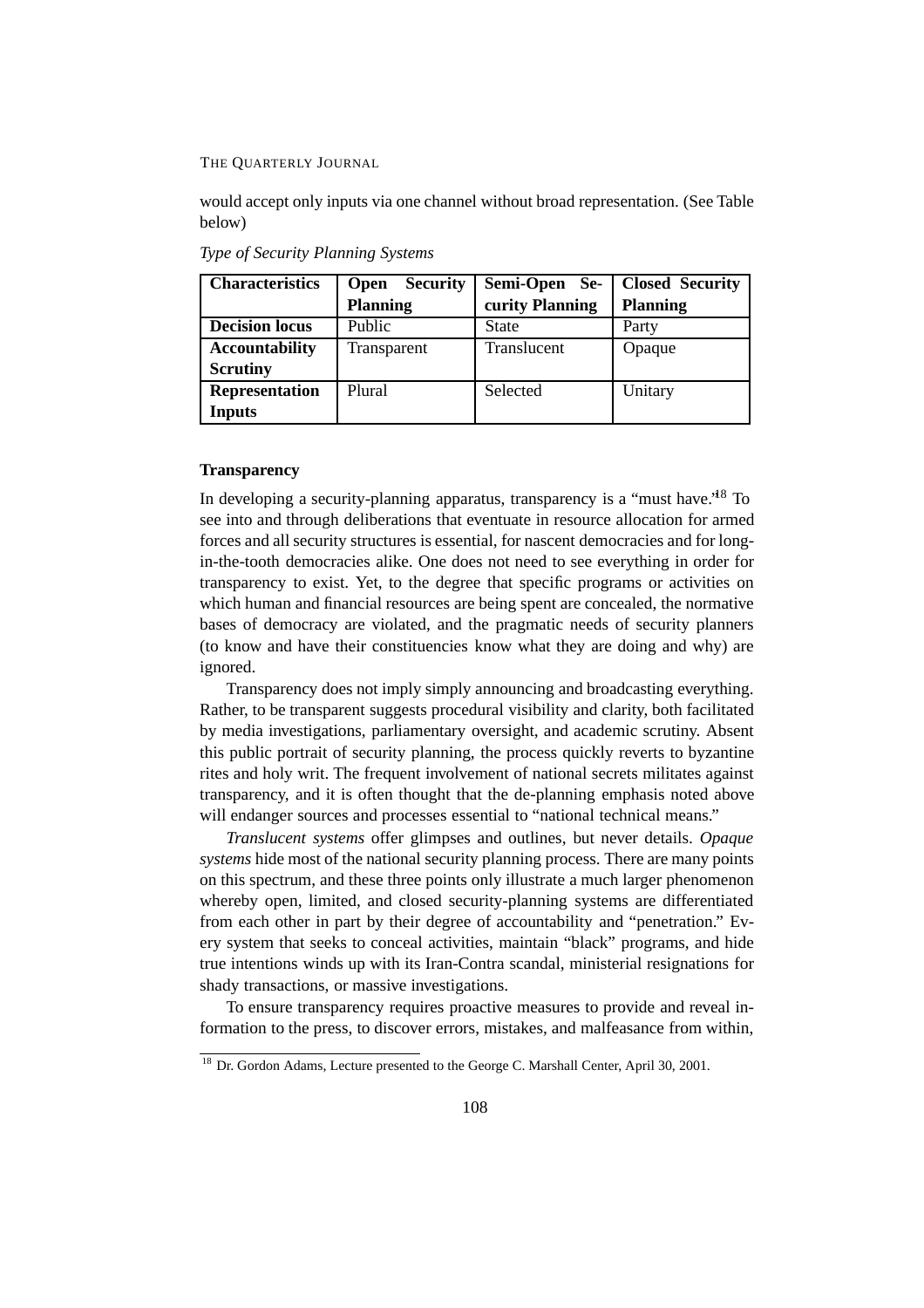and to maintain regular and cooperative liaisons with national legislative bodies. Transparency does not simply happen; it must be assiduously pursued.

Academic study can be enhanced through scholar-in-residence programs in ministries and agencies. Legislative oversight can be expanded by developing reciprocal civilian and military competencies regarding security issues, through joint educational opportunities, on-the-job exchanges (secondments), liaison offices, and frequent, regular, and detailed briefings. Capacities for substantive media reporting can be improved through the provision of ample and accurate information about security issues, planning, and policies and the joint education of journalists with legislators, bureaucrats, and officers. Ideas such as these are easily listed but far more difficult to implement, yet the route to transparency is through these endeavors.

## **Pluralism**

It is not true that thinking about national security, and the defense package within larger matters of security, will always benefit from adding people or institutions to the process. It is equally untrue that denying access, minimizing input, and limiting debate will enhance the quality of national security products.

The notion of pluralism—which means not just abundant inputs, but the contribution of ideas and opinions across a wide spectrum—is surely part of modern democratic thought. But it is also a concept implicit to effective leadership and decision-making. Without knowing the alternatives, leaders have no options, and without hearing debate and criticism, they cannot rationally choose among alternatives when they are presented to them.

Pluralism is the presence, in decision-making, of representative diversity, but it ought not be confused with cacophony. Institutionally, democracies typically include parliamentary elites (defense committees, for example) in security planning. Academic and think-tank experts are called upon to provide data and opinion. Business, ethnic, and other interest groups are solicited for their opinions concerning parts of the world or specific threats. Most importantly, the General Staff, the Defense Ministry, and the intelligence agencies are not the only entities that contribute views, positions, and assessments. Indeed, the writing and editing of national security documents requires, for true pluralism to be implemented and maintained, a much wider vetting, by skilled, experienced, and trusted individuals in business, academe, think tanks, and other socioeconomic and political institutions. Critical views, alternative assessments, or sharply divergent interpretations of data on which a defense ministry may have drafted original documents or budgets must be sought.

Yet merely including multiple voices in the process would offer little pluralism if all voices, for example, were dominated by one party, one class, or one cultural identity. Hence, the full breadth and scope of socioeconomic, cultural, and political diversity deserve solicitation and careful attention, as all these may affect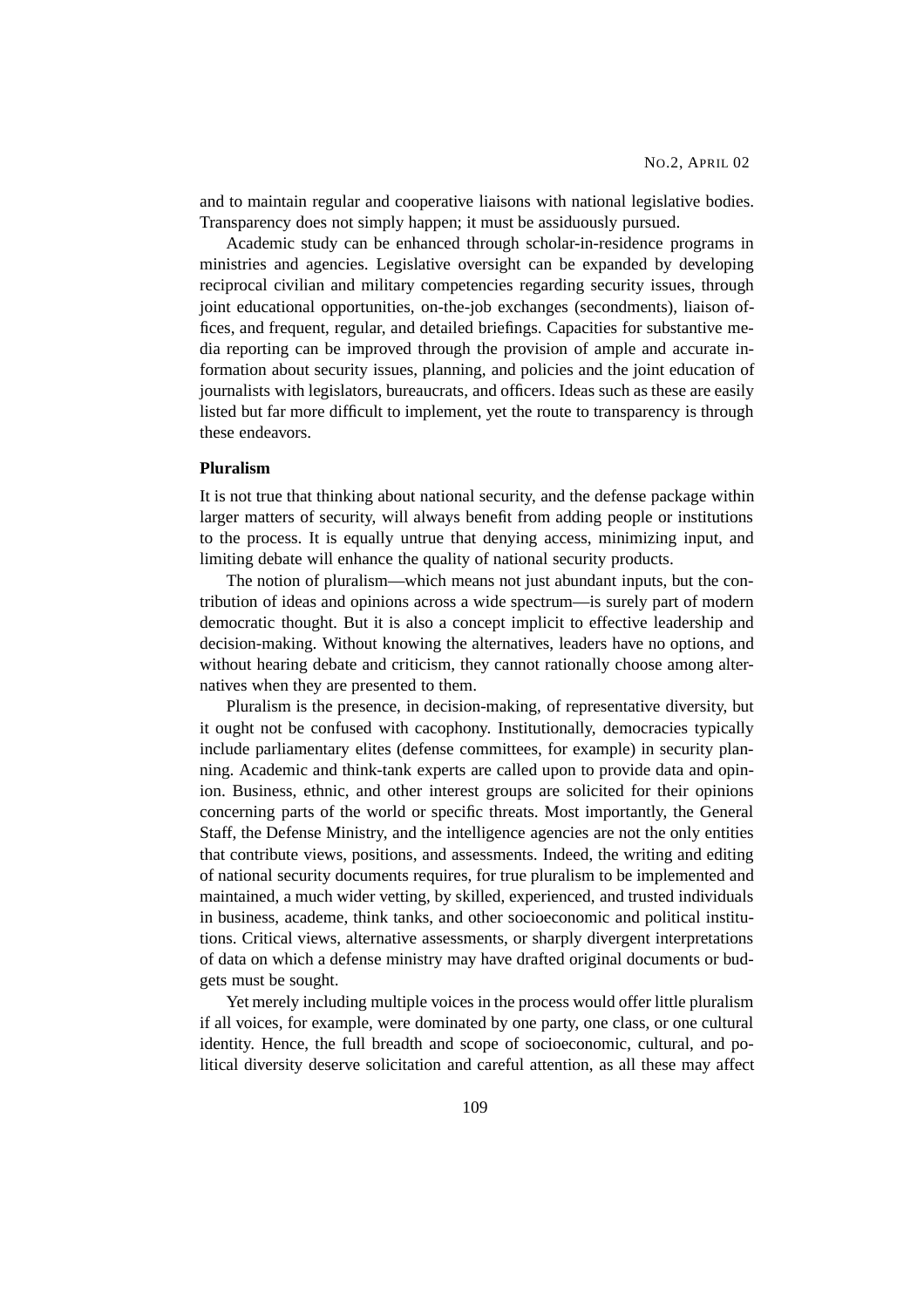security. These inputs cannot be ad hoc and random, but rather must be seen as appropriate and necessary to the nation's effort to balance threats and capacities, and thereby to achieve security.

Pluralism in security planning can be promoted, although not guaranteed, by a number of measures, none of which are confined to one political system or culture. In any country, ministries, agencies, and branches of government must contact each other and interact to some degree on matters of national security. Formal and regular contact, referred to in the United States and most NATO countries as the "interagency process," can be inaugurated with personnel exchanges across institutions: secondments from the foreign ministry to the defense ministry, from the intelligence services to a parliamentary committee staff, or from the general staff to the presidency.

Additional pluralism can be encouraged if top decision-makers (ministers, a prime minister or president) purposefully establish among key advisors a "B team" that is charged with creating alternatives to prevailing thinking, thereby forcing into the security planning process some interpretations and findings that run counter to orthodoxy. Panels of "outsiders"—from academe, business, NGOs, religious communities, and others —can be named by top decision-makers and challenged to address the same national security issues as those being addressed inside the government, and could produce policy recommendations that might depart substantially from governmental orthodoxies.

#### **Security as a Public Good**

Via both transparency and pluralism, an open discussion of security planning can be generated and maintained. These concepts *open* such an essential issue, removing it from the realm of party and clique or from within the bureaucratic corridors of presidencies, ministries, and parliaments.

By embracing these values, an opportunity is created to transform "defense planning" into a less rigidly-planned and stasis-oriented process that considers a country's larger security environment. By relying less on planning and more on a better understanding of routes to security that do not depend on capacities alone, the grip of defense planning on security thinking might be broken.

At the core of such a conceptual shift is seeing security not as the product of capacities alone, but as a dynamic balance between threats and capacities. In this formula, threat abatement is just as essential a component of security policy as defense planning. From the model of *planning a defense against others* from within the confines of a comfortable clubhouse into which few others will be admitted, we need to move towards the notion of *security with others*. Not a "clubhouse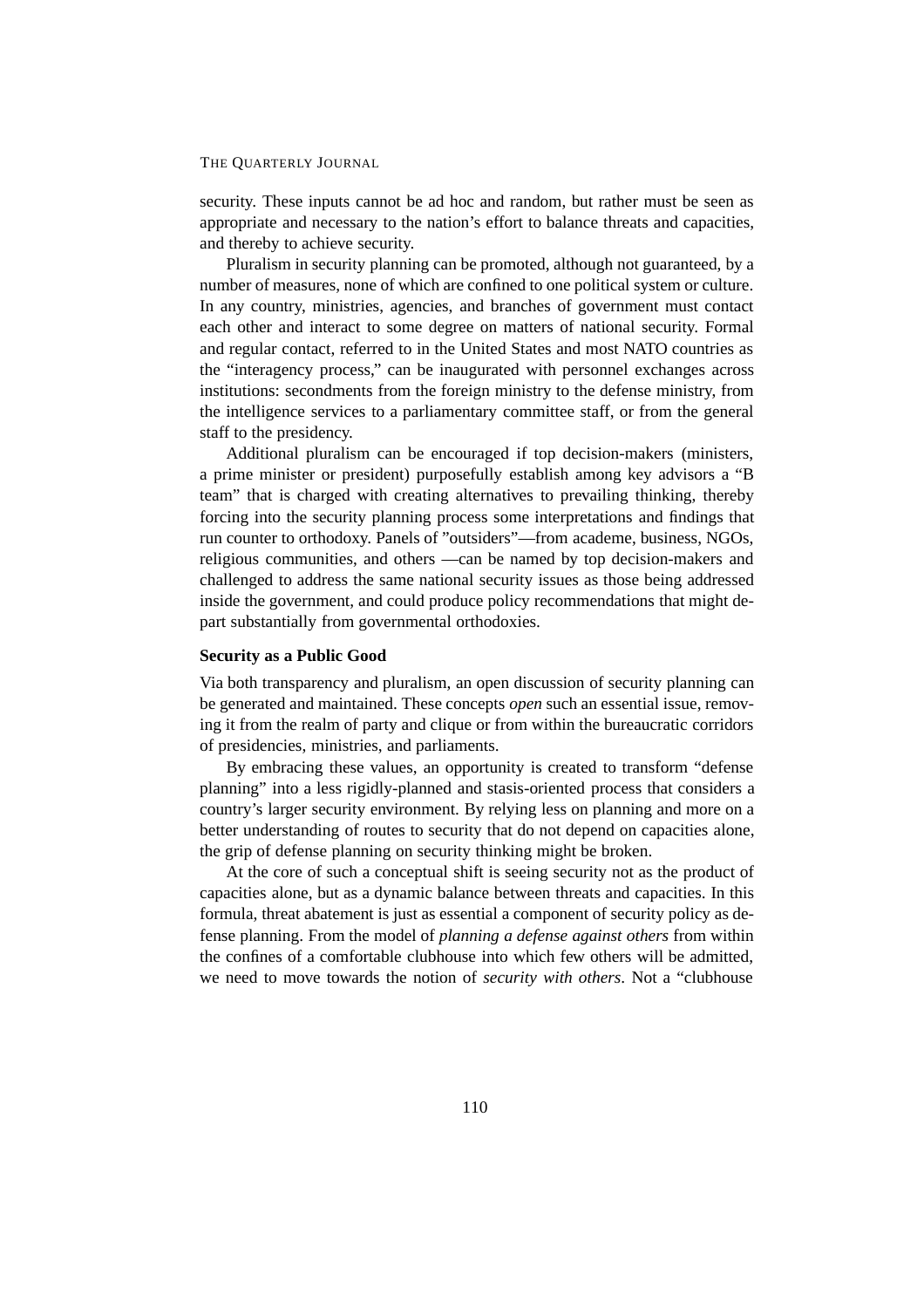good" but a public good, security for each member is at best partial unless it is holistic.19

Today's defense planners may not yet be ready for such transitions. But it is already clear that every state's security is no longer the domain of an intraparty elite or junta, who once upon a time could guard their control of the opaque resource allocation process for defense.

<sup>&</sup>lt;sup>19</sup> For an expansion of this notion of security as a public good, see Daniel N. Nelson, "Post Communist Insecurity," *Problems of Post-Communism* (September, 2000). Also see "Civil Armies, Civil Society," *Armed Forces & Society* 25:1 (September 1998).